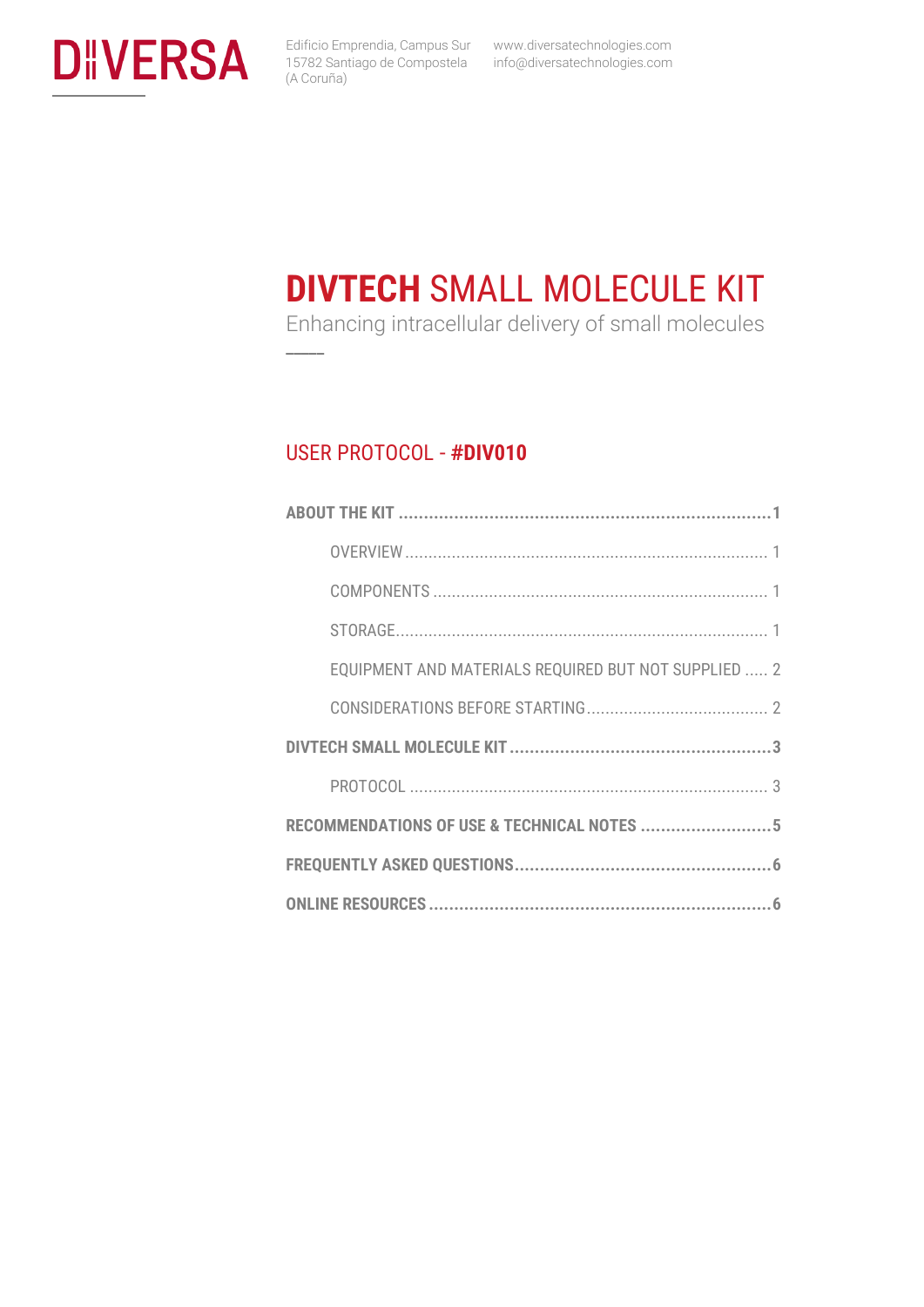<span id="page-1-1"></span><span id="page-1-0"></span>

 www.diversatechnologies.com info@diversatechnologies.com

### ABOUT THE KIT OVERVIEW

**\_\_\_\_\_**

**\_\_\_\_\_**

DIVTECH is a biocompatible, biodegradable, and cell-friendly technology for enhancing intracellular delivery of small drugs, paving the way towards clinical translation.

**DIVTECH SMALL MOLECULE KIT** is suitable for hydrophilic and hydrophobic small molecules and can be used to efficiently deliver your compound/drug of interest to specific cell lines. DIVTECH prevents loaded drugs from external degradation and rapid clearance. It promotes optimal and targeted biodistribution, high intracellular absorption and low toxicity, boosting their therapeutic effect.

#### <span id="page-1-2"></span>COMPONENTS

- 4x DIV010 vials for reconstitution.
- 4x **DIVTECH** vials for preparation of each **DIVTECH-DRUG** formulation.
- 8x Tips for 1 mL micropipette.

#### <span id="page-1-3"></span>**STORAGE**

**\_\_\_\_\_**

Before formulating, store the vials at -20 ºC. Once formulated storage is recommended at 4 ºC.

Shipping temperature may differ from storage temperature. This does not alter the performance of the product.

**DIVERSA TECHNOLOGIES S.L.** | Edificio Emprendia, Campus Sur, 15782, Santiago de Compostela, Spain.

Technical support: email[: info@diversatechnologies.com](mailto:info@diversatechnologies.com) | [www.diversatechnologies.com](http://www.diversatechnologies.com/)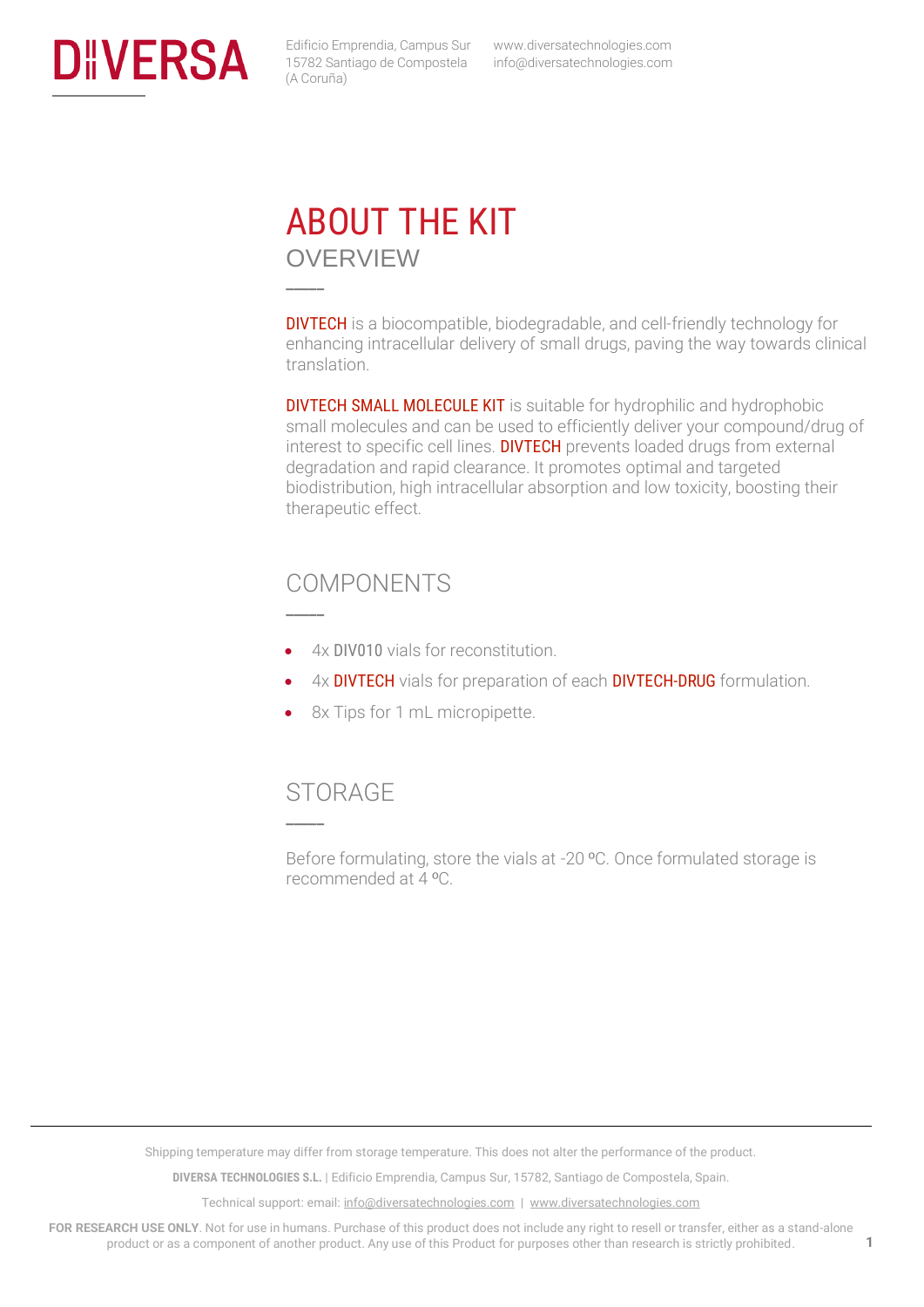<span id="page-2-0"></span>

#### EQUIPMENT AND MATERIALS REQUIRED BUT NOT SUPPLIED

- 1 mL micropipette.
- MilliQ water or any other recommended buffer.
- Ethanol 96%.

**\_\_\_\_\_**

**\_\_\_\_\_**

Drug of interest.

### <span id="page-2-1"></span>CONSIDERATIONS BEFORE STARTING

- The following protocol is optimized for the preparation of 1 mL of **DIVTECH-DRUG** formulation (starting from one DIV010 vial for reconstitution).
- **DIVERSA** cannot quarantee the optimal characteristics of the final formulation if modifications in the protocol are introduced.
- It is recommended to use **DIVTECH-DRUG** formulation within 24-48 h.
- DIVTECH-DRUG formulation is stable for 6 h in cell culture media at 37 ºC: DMEM and RPMI (with/without FBS).
- Do NOT use any buffer solution containing Triton X-100, SDS or Tween 20 for the preparation or manipulation of **DIVTECH-DRUG** formulation.
- Do NOT freeze **DIVTECH-DRUG** formulation.
- Do NOT heat up **DIVTECH-DRUG** formulation at temperatures higher than 90 ºC for more than 2 h.
- Do NOT centrifuge or vortex **DIVTECH-DRUG** formulation.

Shipping temperature may differ from storage temperature. This does not alter the performance of the product.

**DIVERSA TECHNOLOGIES S.L.** | Edificio Emprendia, Campus Sur, 15782, Santiago de Compostela, Spain.

Technical support: email[: info@diversatechnologies.com](mailto:info@diversatechnologies.com) | [www.diversatechnologies.com](http://www.diversatechnologies.com/)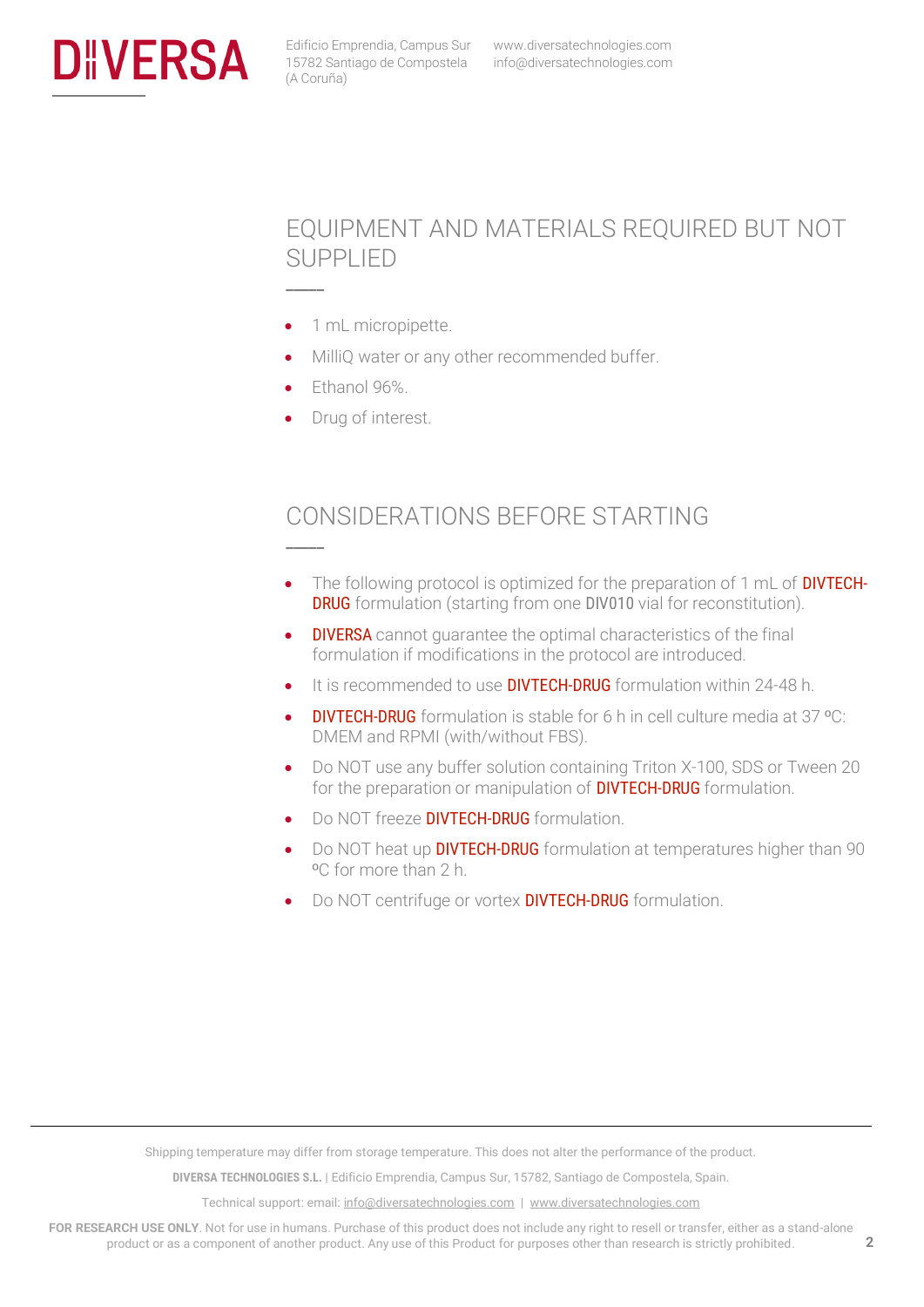<span id="page-3-1"></span><span id="page-3-0"></span>

 www.diversatechnologies.com info@diversatechnologies.com

### **DIVTECH** SMALL MOLECULE KIT PROTOCOL **\_\_\_\_\_**

- 1. Reconstitute the DIV010 vial with 20  $\mu$ L of EtOH and gently pipette up and down for mixing.
- 2. Add the drug dissolved in one of the solvents suggested in Table 1 (Recommendations of Use and Technical Notes) to DIV010 vial, considering the maximum volume for each solvent.
- **3.** Adjust the volume of the mixture with EtOH up to a final volume of 100  $\mu$ L.
- 4. Add 900 µL of ultrapure water (milliQ) into the **DIVTECH** vial or, alternatively, an aqueous solution suggested in **Table 2** (Recommendations of Use and Technical Notes).
- 5. Add the content of DIV010 containing the drug to the DIVTECH vial using a 1 mL micropipette and the provided narrow 1 mL micropipette tip, in order to have more air volume for mixing in a fast and vigorous way.

The **DIVTECH-DRUG** formulation is spontaneously formed and ready-to-use. Alternatively, keep it at 4 ºC and use it in the following 24-48 h.

Shipping temperature may differ from storage temperature. This does not alter the performance of the product.

**DIVERSA TECHNOLOGIES S.L.** | Edificio Emprendia, Campus Sur, 15782, Santiago de Compostela, Spain.

Technical support: email[: info@diversatechnologies.com](mailto:info@diversatechnologies.com) | [www.diversatechnologies.com](http://www.diversatechnologies.com/)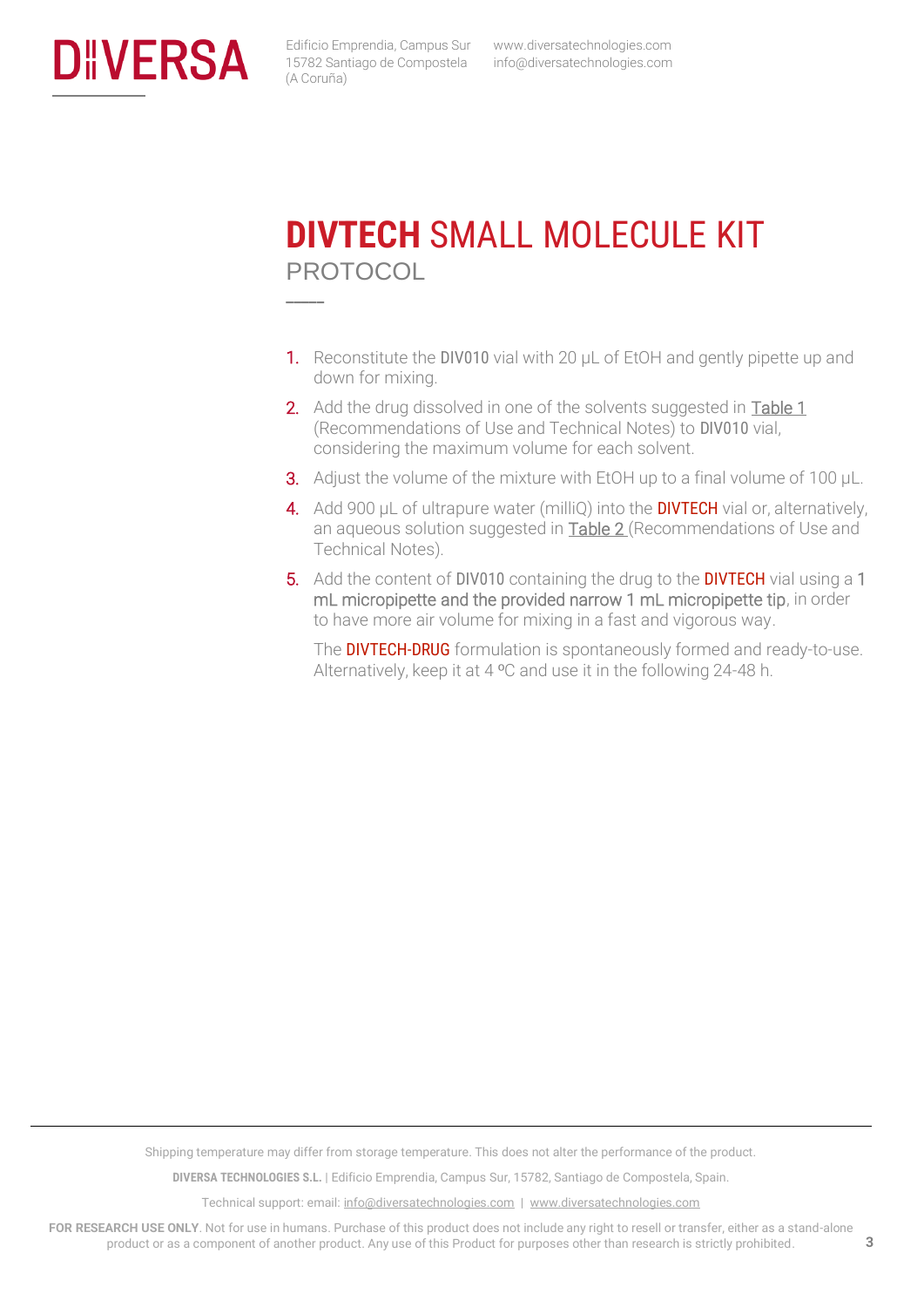





Shipping temperature may differ from storage temperature. This does not alter the performance of the product.

**DIVERSA TECHNOLOGIES S.L.** | Edificio Emprendia, Campus Sur, 15782, Santiago de Compostela, Spain.

Technical support: email[: info@diversatechnologies.com](mailto:info@diversatechnologies.com) | [www.diversatechnologies.com](http://www.diversatechnologies.com/)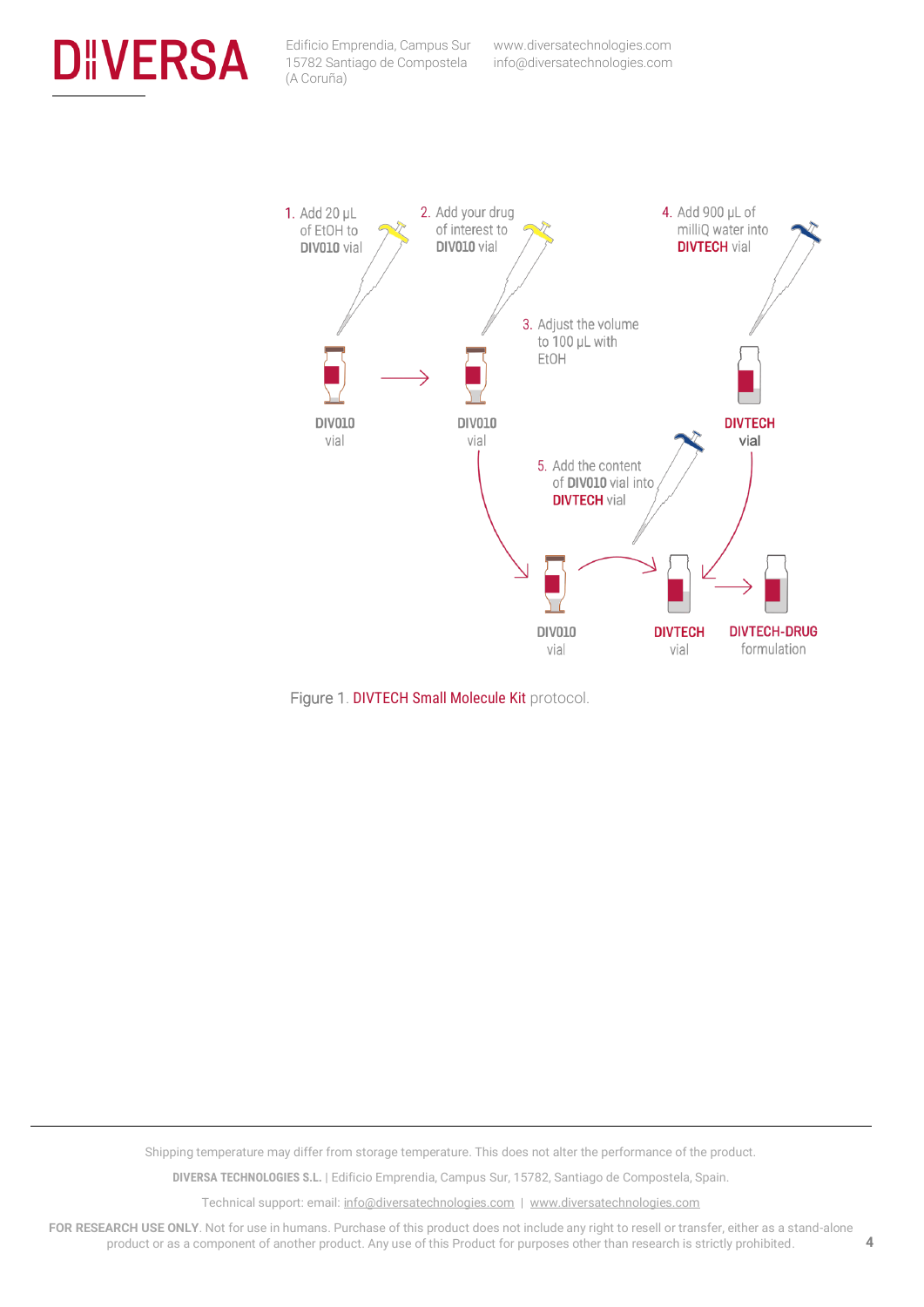<span id="page-5-1"></span><span id="page-5-0"></span>

**\_\_\_\_\_**

 www.diversatechnologies.com info@diversatechnologies.com

## RECOMMENDATIONS OF USE & TECHNICAL NOTES

Table 1. This table shows the maximum volumes of solvents in which the drugs can be dissolved and incorporated to the DIV010 vial.

| <b>VOLUME</b> |
|---------------|
| Up to 80 µL   |
| $\leq$ 25 µL  |
| $\leq 25$ µL  |
| $\leq$ 25 µL  |
| $\leq$ 25 µL  |
| $\leq 10$ µL  |
|               |

\**Solvent of preference*: EtOH.

Note: Irrespective of the solvent, keep the drug concentration in the preparation (1 mL) lower than 0.75 mg/mL.

#### Table 2. Suggested buffers for **DIVTECH** vial.

| <b>AQUEOUS SOLUTION</b> | <b>CONCENTRATION</b> |
|-------------------------|----------------------|
| Ultrapure water         | N/A                  |
| <b>PBS</b>              | $2 - 50$ mM          |
| <b>NaCl</b>             | $150 \text{ mM}$     |
| <b>HEPES</b>            | 10-25 mM             |

Shipping temperature may differ from storage temperature. This does not alter the performance of the product.

**DIVERSA TECHNOLOGIES S.L.** | Edificio Emprendia, Campus Sur, 15782, Santiago de Compostela, Spain.

Technical support: email[: info@diversatechnologies.com](mailto:info@diversatechnologies.com) | [www.diversatechnologies.com](http://www.diversatechnologies.com/)